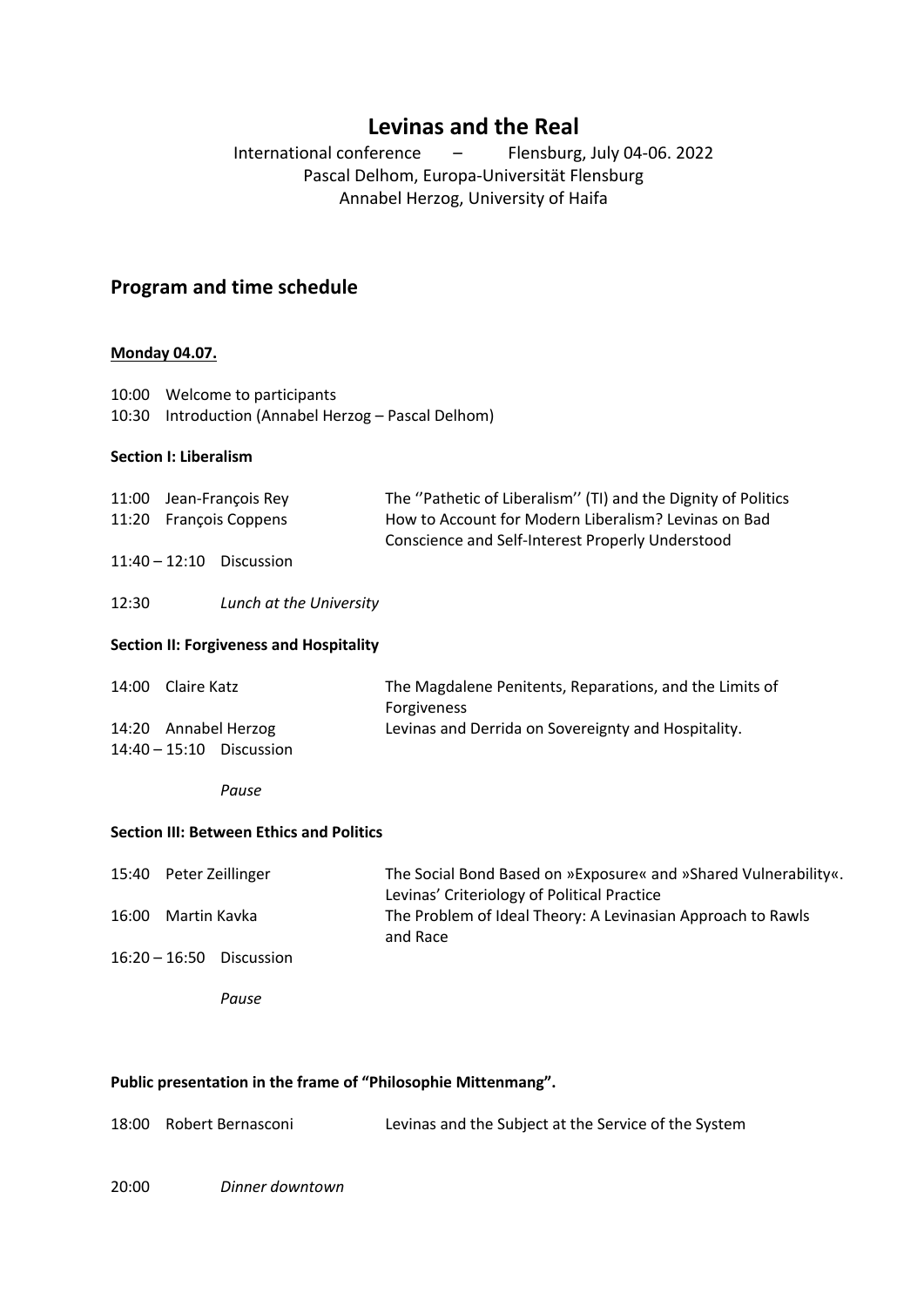# **Tuesday, 05.07.**

|                          | 10:00 Alfred Hirsch | <b>Section IV: Between Ethics and Politics II</b> | The Other in the City - The Question of the Public Space                                        |  |
|--------------------------|---------------------|---------------------------------------------------|-------------------------------------------------------------------------------------------------|--|
|                          | 10:20 Sergej Seitz  |                                                   | Beyond Consensualism and Polemology: Levinas's Responsive<br>Idea of the Political              |  |
|                          |                     | 10:40 - 11:10 Discussion                          |                                                                                                 |  |
|                          |                     | Pause                                             |                                                                                                 |  |
|                          |                     | <b>Section V: The Third Party</b>                 |                                                                                                 |  |
|                          | 11:40 Zeev Harvey   |                                                   | Levinas and Maimonides on "le tiers"                                                            |  |
|                          |                     | 12:00 Barbara U. Meyer                            | The Other and the Third in Interreligious Thought                                               |  |
|                          |                     | 12:20 - 12:50 Discussion                          |                                                                                                 |  |
| 13:00                    |                     | Lunch at the University                           |                                                                                                 |  |
|                          |                     | <b>Section VI: Talmudic Readings</b>              |                                                                                                 |  |
| 14:30                    |                     | Oona Eisenstadt                                   | The Third and Civil Unrest: Levinas's Talmud in Dialogue<br>with the 1960s.                     |  |
|                          |                     | 14:50 Hanoch Ben Pazi                             | Levinas's Talmudic Readings: A way to Radicalize Political<br>Thinking                          |  |
|                          |                     | 15:10 - 15:40 Discussion                          |                                                                                                 |  |
|                          |                     | Pause                                             |                                                                                                 |  |
| <b>Zoom Presentation</b> |                     |                                                   |                                                                                                 |  |
|                          |                     | 16:10 Michael Morgan                              | Experiencing Film with Levinas: Reflections on Two Days, One<br>Night by the Dardenne Brothers. |  |
| 16:30 - 17:00 Discussion |                     |                                                   |                                                                                                 |  |
|                          |                     | Free time                                         |                                                                                                 |  |
|                          |                     |                                                   |                                                                                                 |  |

19:30 *Dinner downtown*